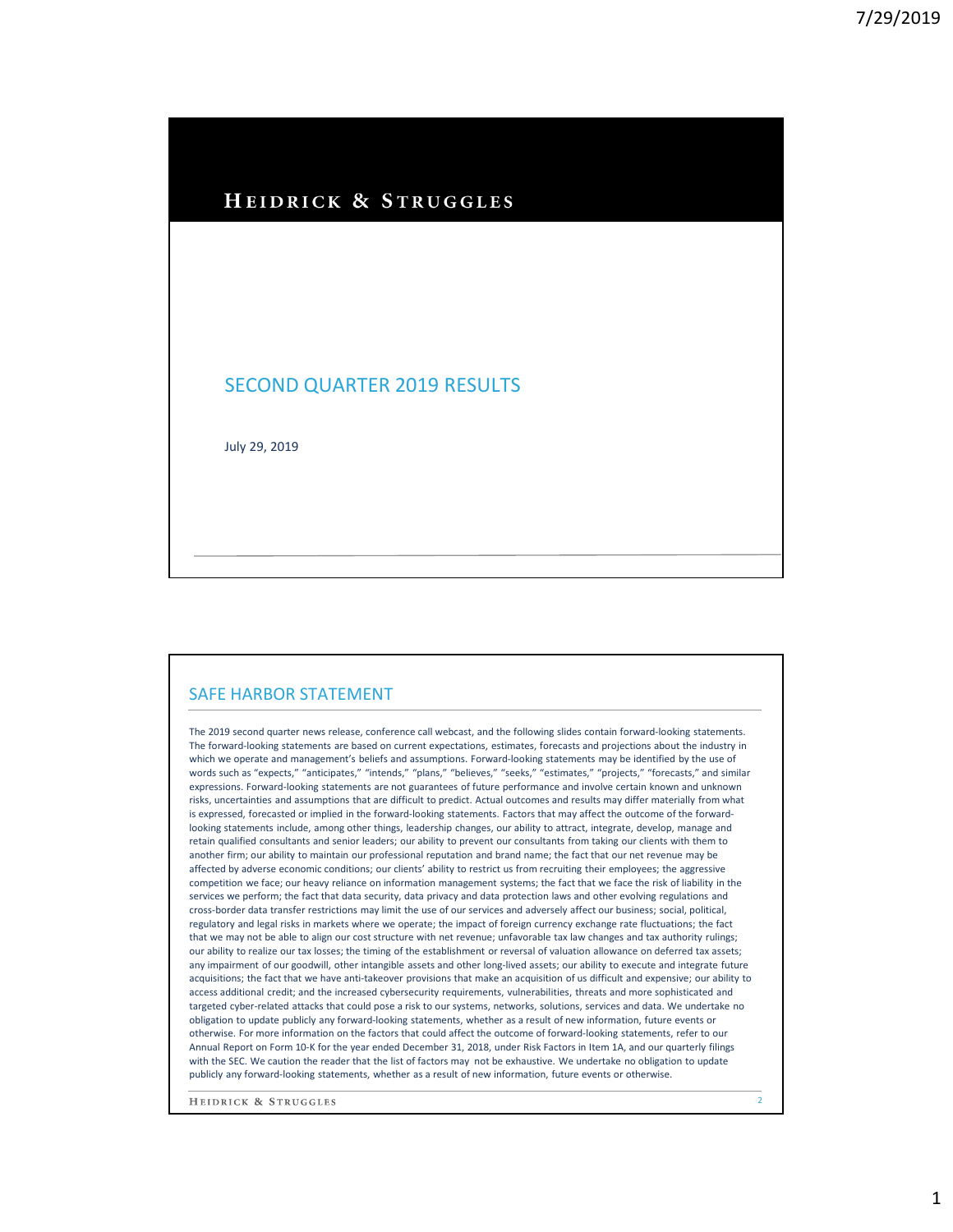# SECOND QUARTER 2019 CONSOLIDATED RESULTS

HEIDRICK & STRUGGLES

### **HIGHLIGHTS**

- Consolidated net revenue of \$173.1 million in the second quarter increased 1% compared to the first quarter, and was down 5% year over year, or 4% in constant currency -- about as we expected given that last year's second quarter included an unusually high number of search revenue upticks.
- Even so, the operating margin expanded to 10.6%, compared to 10.1% in last year's second quarter.
- Net income increased 25% to \$14.3 million, and diluted earnings per share improved 24% to \$0.73, from \$0.59 in last year's second quarter.
- Consultant turnover, globally, is quite possibly the lowest in our history, at 5% year to date, allowing us to maintain high Search consultant productivity at \$1.7 million per consultant. This also reflects promotions in January of one of our largest classes to date --24 individuals to Principals.

HEIDRICK & STRUGGLES

3

4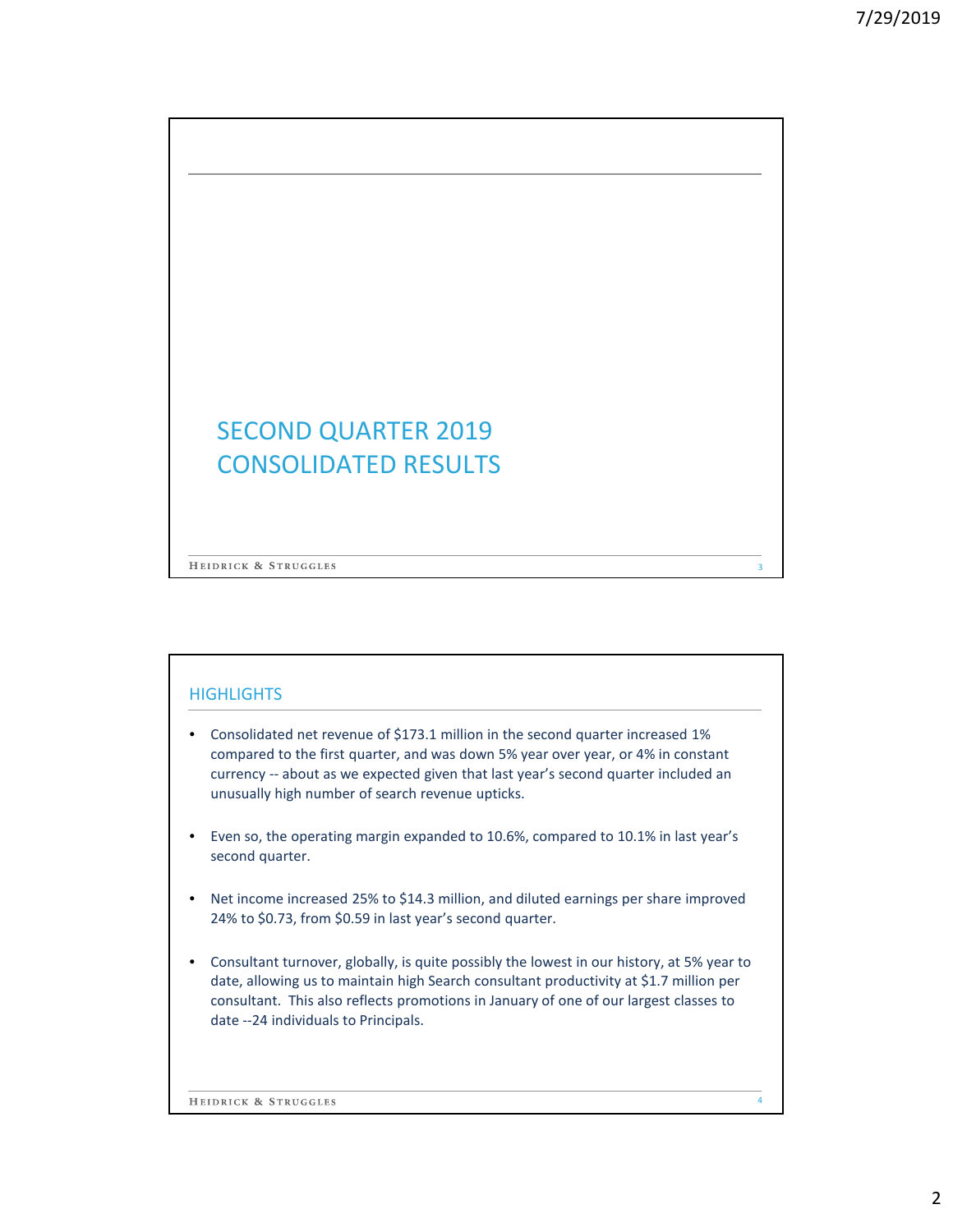

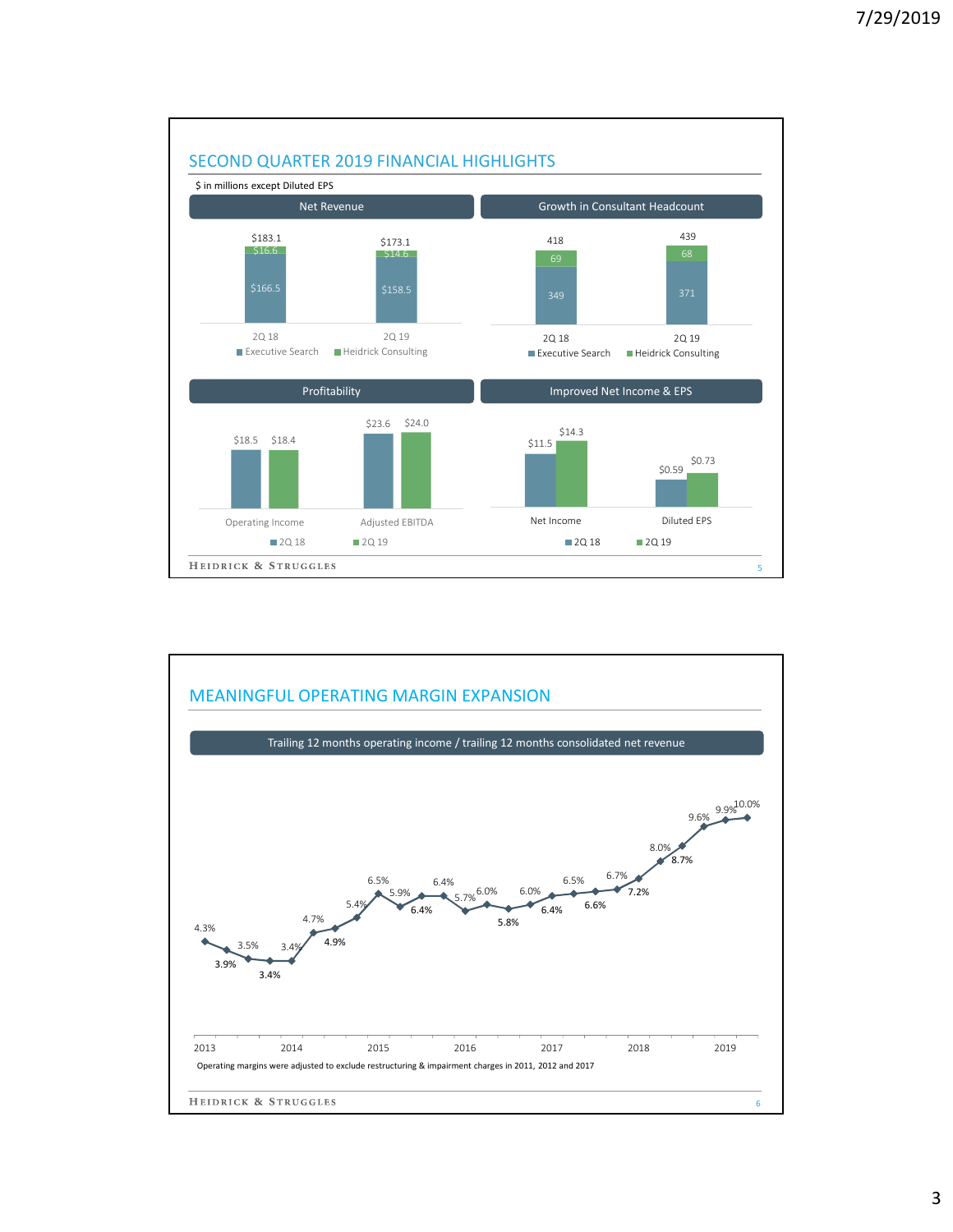

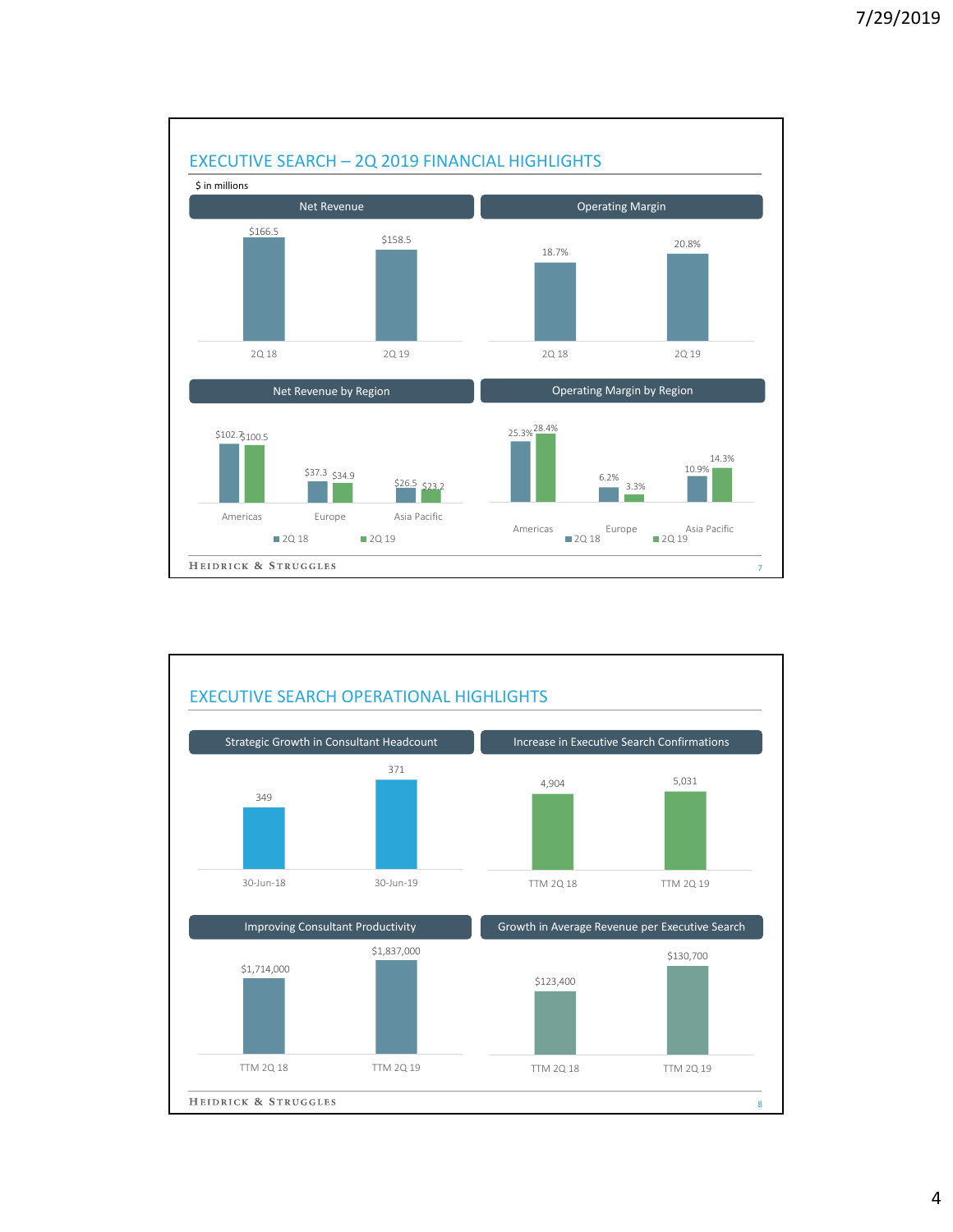

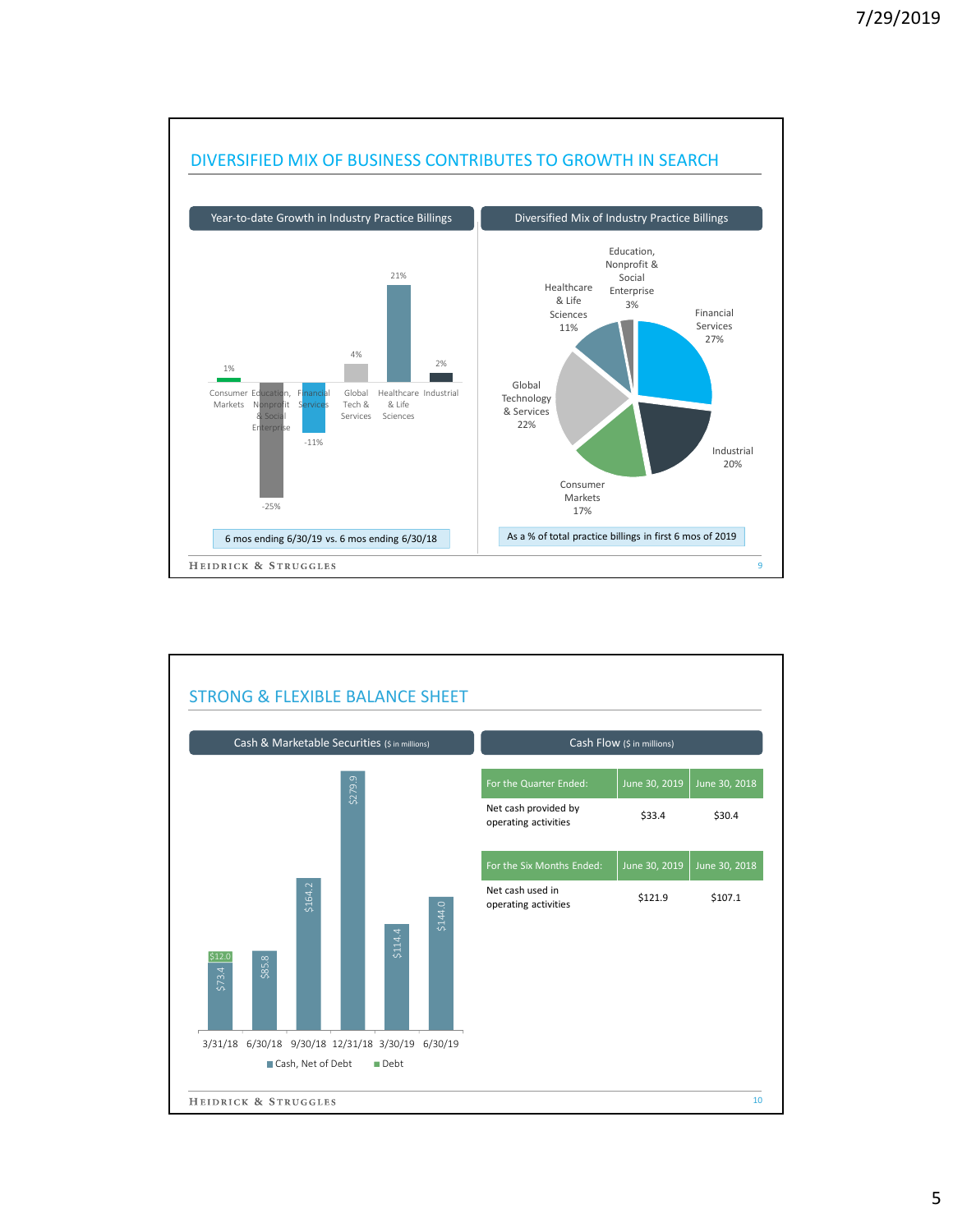

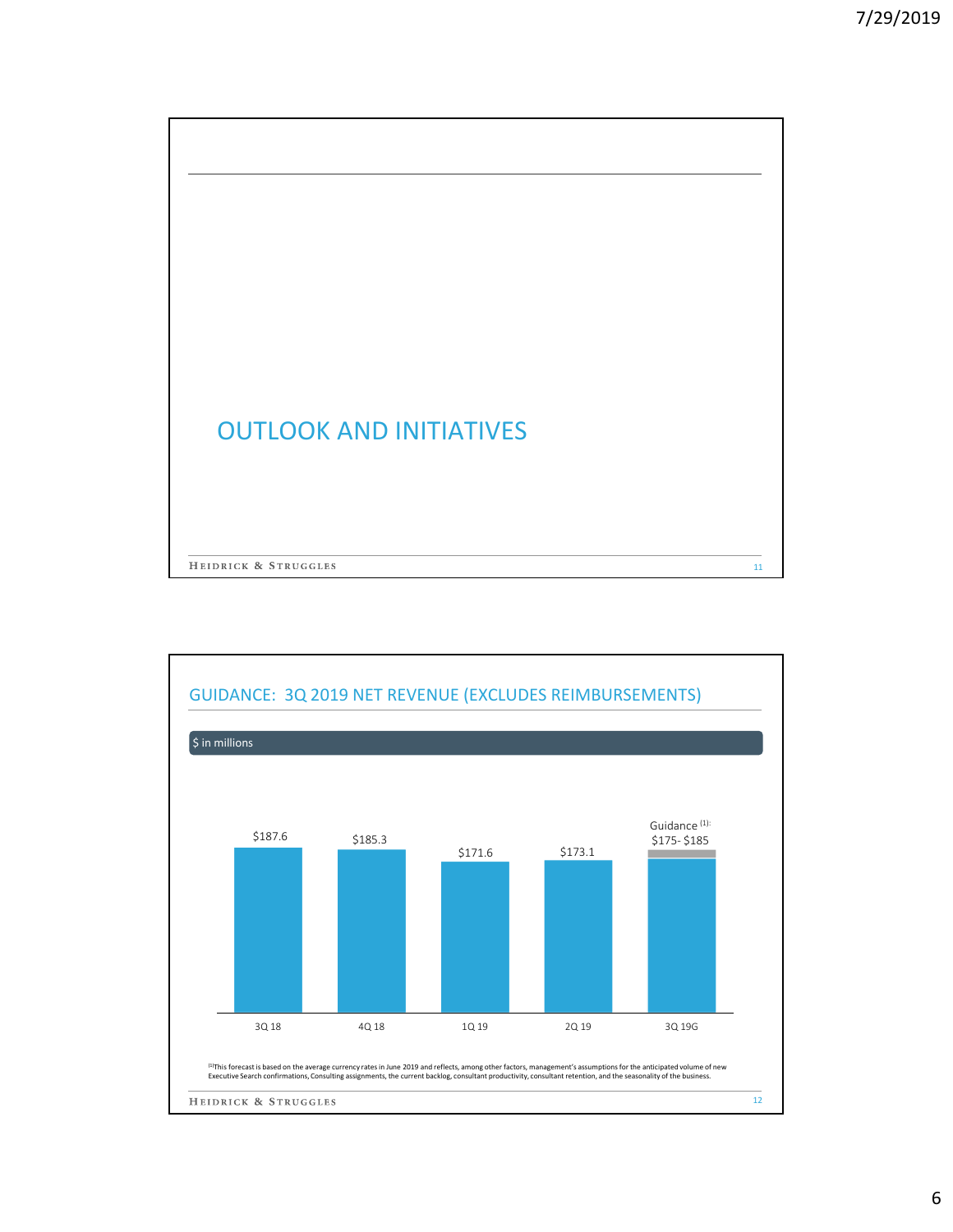

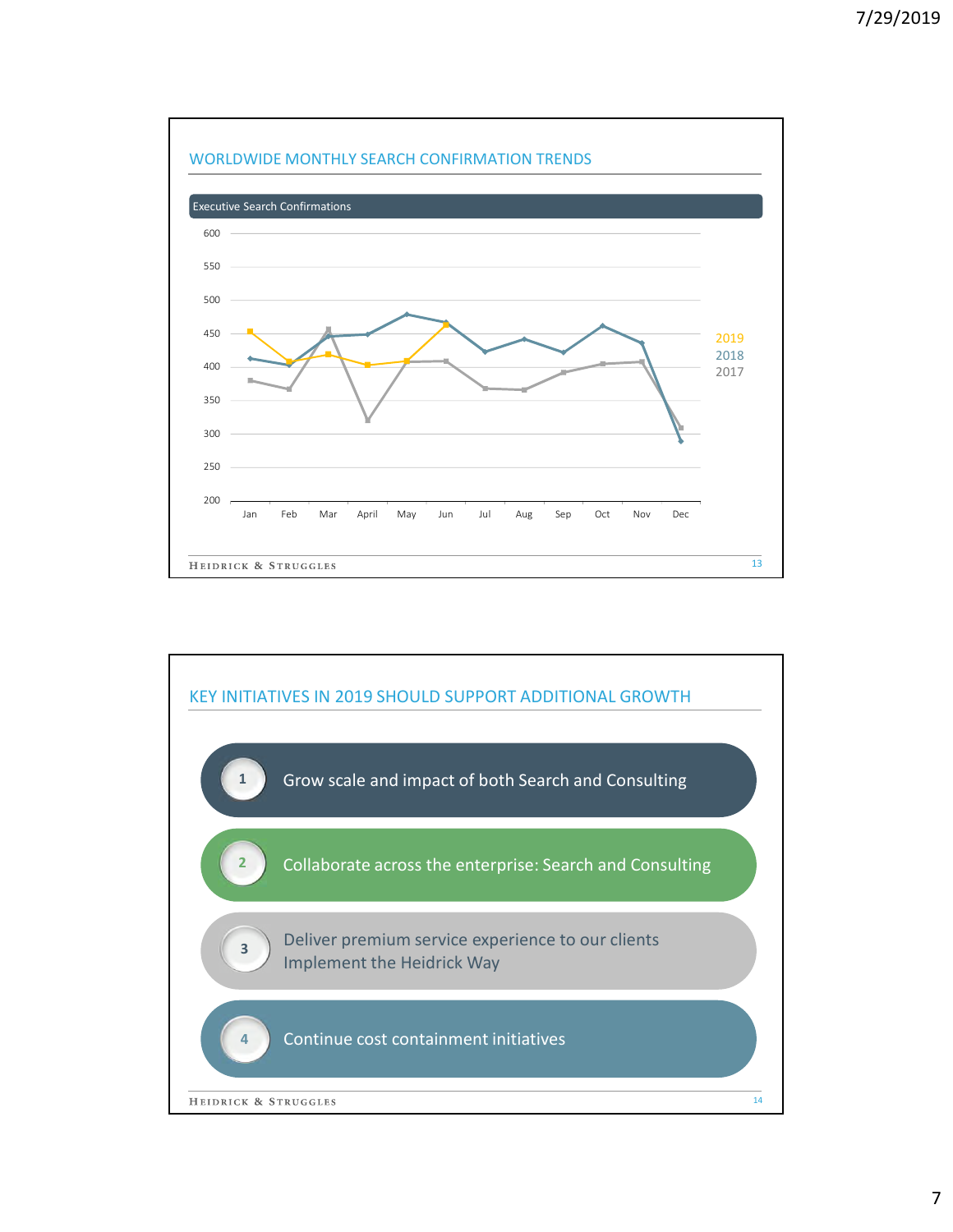| <b>APPENDIX</b>      |    |
|----------------------|----|
|                      |    |
| HEIDRICK & STRUGGLES | 15 |

### ADJUSTED EBITDA MARGIN – SECOND QUARTER 2019

We define Adjusted EBITDA as earnings before interest, taxes, depreciation, intangible amortization, equity-settled stock based compensation expense, acquisition-related earnout accretion, restructuring and impairment charges, and other non-operating income or expense.

| \$ in millions-- numbers may not foot due to rounding | 3 months ended June 30,<br>2019<br>2018 |        | change               |
|-------------------------------------------------------|-----------------------------------------|--------|----------------------|
|                                                       |                                         |        |                      |
| <b>Net Income</b>                                     | \$14.3                                  | \$11.5 | $\mathbb{S}$<br>2.8  |
| Interest, net                                         | (0.4)                                   | 0.0    |                      |
| Other, net                                            | (0.7)                                   | 0.0    |                      |
| Provision for income taxes                            | 5.2                                     | 6.9    |                      |
| <b>Operating Income</b>                               | \$18.4                                  | \$18.5 | (0.1)<br>S.          |
|                                                       |                                         |        |                      |
| <b>Adjustments</b>                                    |                                         |        |                      |
| Salaries and employee benefits                        |                                         |        |                      |
| Stock-based compensation expense                      | 2.9                                     | 1.5    | 1.4                  |
| General and administrative expenses                   |                                         |        |                      |
| Depreciation                                          | 2.4                                     | 2.8    | (0.5)                |
| Intangible amortization                               | 0.2                                     | 0.5    | (0.2)                |
| Earnout accretion                                     | 0.2                                     | 0.3    | (0.1)                |
| <b>Adjusted EBITDA</b>                                | \$24.0                                  | \$23.6 | 0.5<br>$\mathbf{\$}$ |
| Adjusted EBITDA Margin (as % of net revenue)          | 13.9%                                   | 12.9%  |                      |
|                                                       |                                         |        |                      |
|                                                       |                                         |        |                      |
| HEIDRICK & STRUGGLES                                  |                                         |        |                      |